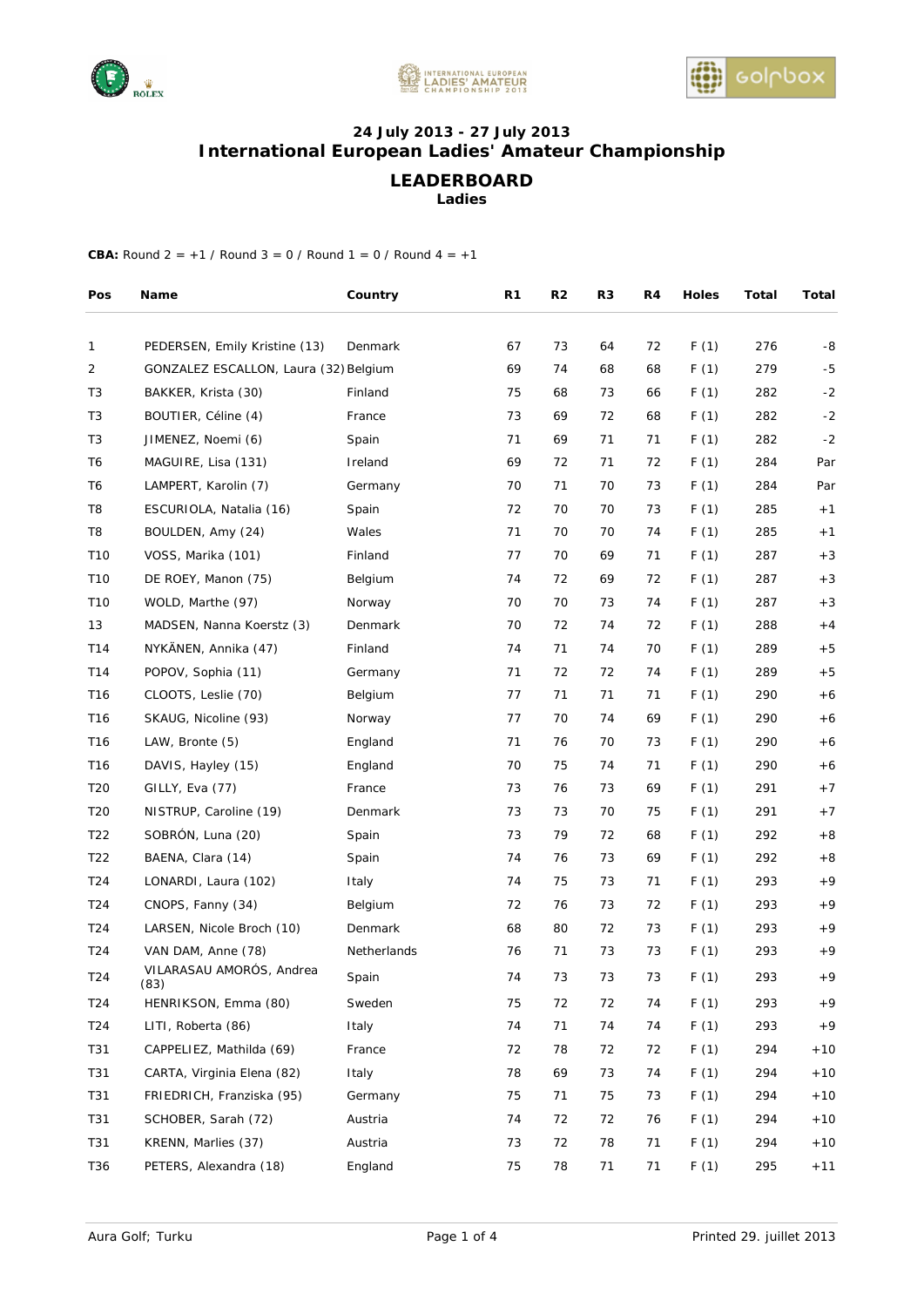





## **24 July 2013 - 27 July 2013 International European Ladies' Amateur Championship**

# **LEADERBOARD**

**Ladies** 

| Pos             | Name                          | Country        | R <sub>1</sub> | R2 | R3 | R4 | Holes | Total | Total |
|-----------------|-------------------------------|----------------|----------------|----|----|----|-------|-------|-------|
| T36             | VON WNUCK, Antonia (104)      | Germany        | 78             | 74 | 71 | 72 | F(1)  | 295   | $+11$ |
| T36             | PUISITE, Krista (8)           | Latvia         | 74             | 77 | 73 | 71 | F(1)  | 295   | $+11$ |
| T36             | SCHERER, Antonia (74)         | Germany        | 74             | 74 | 76 | 71 | F(1)  | 295   | $+11$ |
| T <sub>36</sub> | BOYD, Sarah Jane (84)         | England        | 74             | 71 | 76 | 74 | F(1)  | 295   | $+11$ |
| T36             | WOLF, Amina (115)             | Germany        | 72             | 73 | 76 | 74 | F(1)  | 295   | $+11$ |
| T36             | HALL, Georgia (1)             | England        | 71             | 73 | 78 | 73 | F(1)  | 295   | $+11$ |
| T36             | ARVIDSSON, Elin (45)          | Sweden         | 72             | 69 | 77 | 77 | F(1)  | 295   | $+11$ |
| T44             | AHMAD NORDIN, Iman (85)       | Malaysia       | 77             | 74 | 70 | 75 | F(1)  | 296   | $+12$ |
| T44             | WEBER, Dewi (53)              | Netherlands    | 78             | 72 | 73 | 73 | F(1)  | 296   | $+12$ |
| T44             | FÜNFSTÜCK, Laura (33)         | Germany        | 76             | 73 | 74 | 73 | F(1)  | 296   | $+12$ |
| T44             | CASTREN, Matilda (36)         | Finland        | 71             | 76 | 75 | 74 | F(1)  | 296   | $+12$ |
| T44             | GIMBLETT, Célia (105)         | Switzerland    | 72             | 70 | 76 | 78 | F(1)  | 296   | $+12$ |
| T44             | DAFFINRUD, Tonje Frydenberg   | Norway         | 69             | 68 | 85 | 74 | F(1)  | 296   | $+12$ |
| <b>T50</b>      | (28)<br>TROELTSCH, Vicki (29) | Germany        | 77             | 74 | 73 | 73 | F(1)  | 297   | $+13$ |
| <b>T50</b>      | RIDDERSTROM, Louise (49)      | Sweden         | 77             | 74 | 73 | 73 | F(1)  | 297   | $+13$ |
| <b>T50</b>      | BONETTI, Alexandra (103)      | France         | 75             | 74 | 75 | 73 | F(1)  | 297   | $+13$ |
| T50             | HARRIES, Becky (81)           | Wales          | 77             | 70 | 75 | 75 | F(1)  | 297   | $+13$ |
| <b>T50</b>      | KOWOHL, Laura (120)           | Germany        | 72             | 74 | 76 | 75 | F(1)  | 297   | $+13$ |
| 55              | FABRIZIO, Bianca Maria (90)   | Italy          | 78             | 71 | 74 | 75 | F(1)  | 298   | $+14$ |
| 56              | PROVOT, Ariane (35)           | France         | 72             | 75 | 77 | 75 | F(1)  | 299   | $+15$ |
| T57             | COWAN, Olivia (26)            | Germany        | 72             | 78 | 74 | 76 | F(1)  | 300   | $+16$ |
| T57             | WILLIAMS, Chloe (9)           | Wales          | 74             | 74 | 76 | 76 | F(1)  | 300   | $+16$ |
| T <sub>59</sub> | MACLAREN, Meghan (31)         | England        | 76             | 76 | 72 | 77 | F(1)  | 301   | $+17$ |
| T <sub>59</sub> | DUVERNAY, Marion (88)         | France         | 75             | 72 | 74 | 80 | F(1)  | 301   | $+17$ |
| 61              | ROELLER, Roberta (135)        | Germany        | 78             | 73 | 72 | 80 | F(1)  | 303   | $+19$ |
| 62              | MAKKONEN, Leena (107)         | Finland        | 76             | 76 | 71 | 82 | F(1)  | 305   | $+21$ |
| МC              | POGACAR, Katja (17)           | Slovenia       | 78             | 74 | 73 |    |       | 225   | $+12$ |
| $\sf MC$        | CARTY, Jessica (40)           | Ireland        | 78             | 73 | 74 |    |       | 225   | $+12$ |
| МC              | GASPLMAYR, Michaela (130)     | Austria        | 76             | 72 | 77 |    |       | 225   | $+12$ |
| МC              | APPERT LUND, Anna (60)        | Sweden         | 73             | 78 | 74 |    |       | 225   | $+12$ |
| МC              | CHEVALIER, Camille (57)       | France         | 79             | 74 | 73 |    |       | 226   | $+13$ |
| МC              | LUNACKOVA, Marie (64)         | Czech Republic | 78             | 77 | 71 |    |       | 226   | $+13$ |
| МC              | NEUMANN, Julia (100)          | Germany        | 76             | 74 | 76 |    |       | 226   | $+13$ |
| МC              | VARTIAINEN, Oona (54)         | Finland        | 73             | 78 | 75 |    |       | 226   | $+13$ |
| МC              | HAMM, Aurelia Mercedes (56)   | France         | 72             | 76 | 78 |    |       | 226   | $+13$ |
| МC              | MAGUIRE, Leona (21)           | Ireland        | 82             | 69 | 76 |    |       | 227   | $+14$ |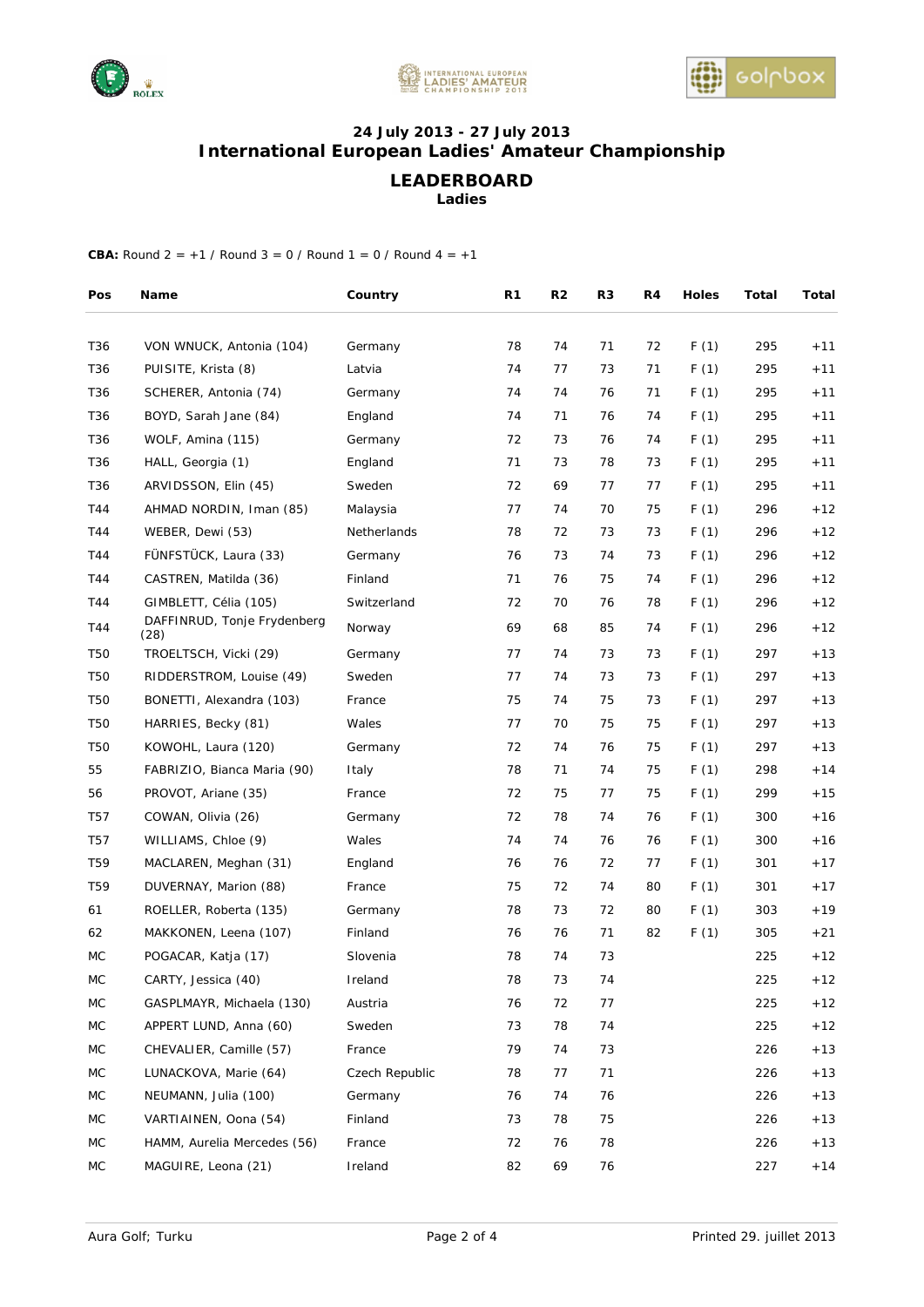





# **24 July 2013 - 27 July 2013 International European Ladies' Amateur Championship**

**LEADERBOARD** 

**Ladies** 

| Pos       | Name                              | Country              | R1 | R <sub>2</sub> | R3 | R4 | <b>Holes</b> | Total | Total |
|-----------|-----------------------------------|----------------------|----|----------------|----|----|--------------|-------|-------|
| МC        | RÖSSLER, Nicola (39)              | Germany              | 79 | 72             | 76 |    |              | 227   | $+14$ |
| МC        | CASTELAIN, Laure (73)             | France               | 76 | 70             | 81 |    |              | 227   | $+14$ |
| МC        | HEDBERG, Camilla (2)              | Spain                | 74 | 73             | 80 |    |              | 227   | $+14$ |
| MC        | SAUZON, Agathe (46)               | France               | 73 | 74             | 80 |    |              | 227   | $+14$ |
| MC        | SANZ, Marta (23)                  | Spain                | 78 | 78             | 72 |    |              | 228   | $+15$ |
| МC        | GRANT, Paula (87)                 | Ireland              | 78 | 74             | 76 |    |              | 228   | $+15$ |
| МC        | CHARRAYRE, Charlotte (123)        | France               | 78 | 74             | 76 |    |              | 228   | $+15$ |
| MC        | ROTH, Julia (27)                  | Sweden               | 76 | 78             | 74 |    |              | 228   | $+15$ |
| MC        | BJORK, Johanna (52)               | Sweden               | 76 | 75             | 77 |    |              | 228   | $+15$ |
| МC        | PURGAUER, Anja (121)              | Austria              | 74 | 75             | 79 |    |              | 228   | $+15$ |
| МC        | STASI, Meghan (25)                | <b>United States</b> | 73 | 78             | 77 |    |              | 228   | $+15$ |
| MC        | PEGOVA, Nina (99)                 | Russian Federation   | 80 | 73             | 76 |    |              | 229   | $+16$ |
| MC        | PUISITE, Mara (44)                | Latvia               | 79 | 75             | 75 |    |              | 229   | $+16$ |
| МC        | OLARRA, Ainhoa (12)               | Spain                | 78 | 73             | 78 |    |              | 229   | $+16$ |
| МC        | PUTS, Charlotte (41)              | Netherlands          | 76 | 76             | 77 |    |              | 229   | $+16$ |
| МC        | VANMOL, Margaux (91)              | Belgium              | 76 | 76             | 77 |    |              | 229   | $+16$ |
| MC        | SALKO, Petra (133)                | Finland              | 76 | 73             | 80 |    |              | 229   | $+16$ |
| МC        | ZEEB, Sophia (76)                 | Germany              | 76 | 72             | 81 |    |              | 229   | $+16$ |
| МC        | MÄIHÄNIEMI, Jenna (62)            | Finland              | 73 | 78             | 78 |    |              | 229   | $+16$ |
| МC        | KREJCY, Marlene (114)             | Austria              | 79 | 78             | 73 |    |              | 230   | $+17$ |
| <b>MC</b> | RIBEIRO, Susana (118)             | Portugal             | 78 | 72             | 80 |    |              | 230   | $+17$ |
| МC        | NUUTINEN, Sanna (96)              | Finland              | 77 | 75             | 78 |    |              | 230   | $+17$ |
| MC        | DOMELA NIEUWENHUIS, Ileen<br>(48) | Netherlands          | 76 | 77             | 77 |    |              | 230   | $+17$ |
| МC        | BROZE, Emma (92)                  | France               | 76 | 75             | 79 |    |              | 230   | $+17$ |
| MC        | NIELSEN, Henriette (55)           | Denmark              | 74 | 76             | 80 |    |              | 230   | $+17$ |
| MC        | FARRANDO, Joséphine (119)         | France               | 78 | 77             | 76 |    |              | 231   | $+18$ |
| MC        | NIELSEN, Daisy (61)               | Denmark              | 77 | 80             | 74 |    |              | 231   | $+18$ |
| $\sf MC$  | KUKKONEN, Karina (129)            | Finland              | 76 | 75             | 80 |    |              | 231   | $+18$ |
| МC        | DAMERAU, Cylia (98)               | Switzerland          | 80 | 74             | 78 |    |              | 232   | $+19$ |
| МC        | KARCHER, Natalie (108)            | Switzerland          | 79 | 77             | 76 |    |              | 232   | $+19$ |
| МC        | OREHEK, Ursa (51)                 | Slovenia             | 79 | 75             | 78 |    |              | 232   | $+19$ |
| МC        | DE CORTE, Charlotte (50)          | Belgium              | 78 | 81             | 73 |    |              | 232   | $+19$ |
| МC        | RYAN, Chloe (42)                  | Ireland              | 75 | 76             | 81 |    |              | 232   | $+19$ |
| МC        | CARNET, Anaelle (117)             | France               | 80 | 78             | 75 |    |              | 233   | $+20$ |
| МC        | SOIKKELI, Jenni (106)             | Finland              | 77 | 80             | 76 |    |              | 233   | $+20$ |
| MC        | HALLANORO, Milla (136)            | Finland              | 77 | 75             | 81 |    |              | 233   | $+20$ |